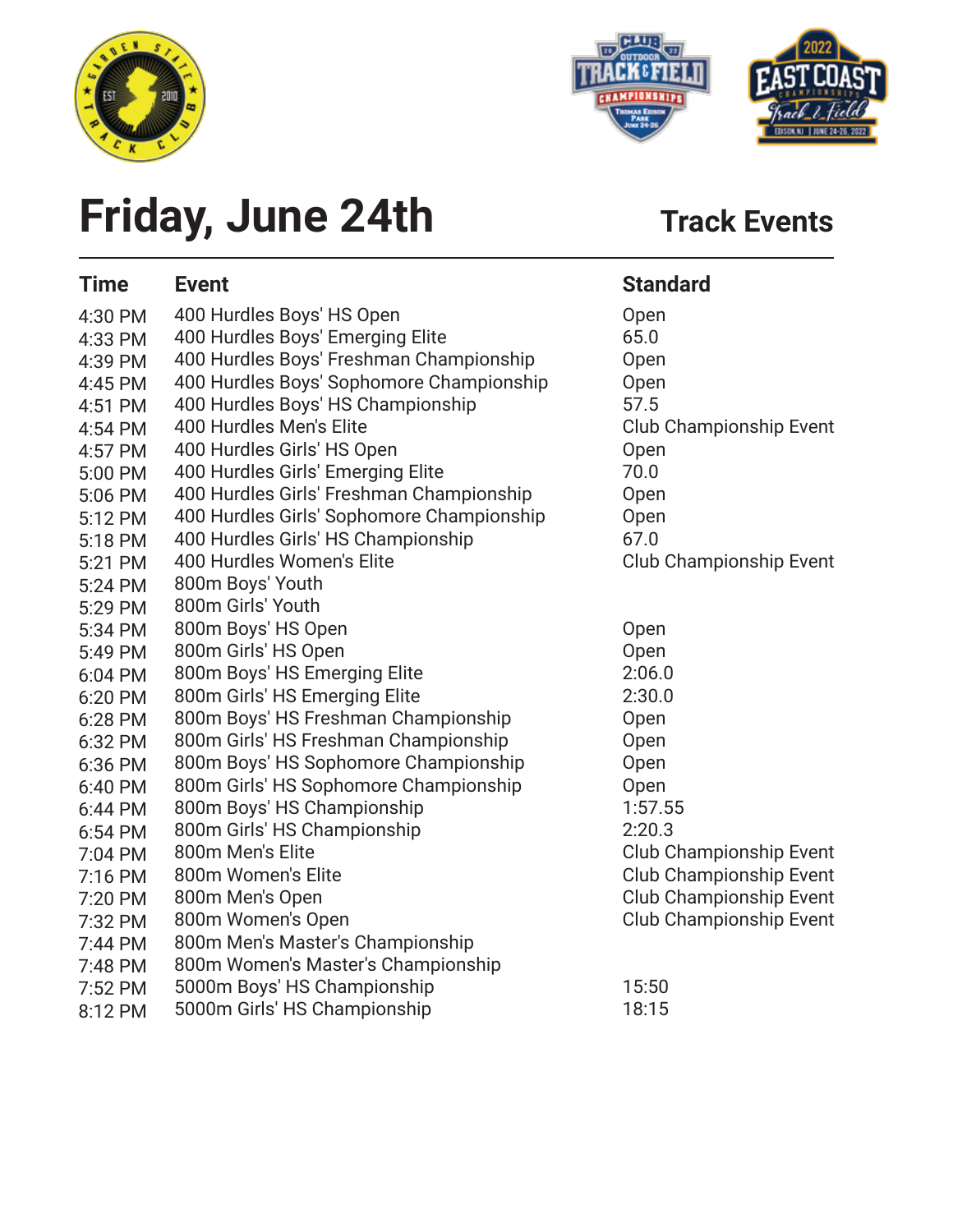



# **Saturday, June 25th**

| <b>Time</b>          | <b>Event</b>                                                                                 | <b>Standard</b>                                             |
|----------------------|----------------------------------------------------------------------------------------------|-------------------------------------------------------------|
| 10:00 AM             | 110m Hurdles Boys' Freshman Championship Trials                                              | Open                                                        |
| 10:06 AM             | 110m Hurdles Boys' Sophomore Championship Trials                                             | Open                                                        |
| 10:12 AM             | 110m Hurdles Boys' HS Championship Trials<br>110m Hurdles Men's Elite Trials                 | 15.41<br><b>Club Championship Event</b>                     |
| 10:21 AM<br>10:30 AM | 100m Hurdles Girls' Freshman Championship Trials                                             | Open                                                        |
| 10:36 AM             | 100m Hurdles Girls' Sophomore Championship Trials                                            | Open                                                        |
| 10:42 AM             | 100m Hurdles Girls' HS Championship Trials                                                   | 15.80                                                       |
| 10:51 AM             | 100m Hurdles Women's Elite Trials                                                            | <b>Club Championship Event</b>                              |
| 11:00 AM<br>11:15 AM | 400m Boys' HS Open<br>400m Girls' HS Open                                                    | Open<br>Open                                                |
| 11:30 AM             | 400m Boys' HS Emerging Elite                                                                 | 54.0                                                        |
| 11:39 AM             | 400m Girls' HS Emerging Elite                                                                | 64.0                                                        |
| 11:48 AM             | 110m Hurdles Boys' Freshman                                                                  | <b>Championship Final</b>                                   |
| 11:51 AM<br>11:54 AM | 110m Hurdles Boys' Sophomore<br>110m Hurdles Boys' HS                                        | <b>Championship Final</b><br><b>Championship Final</b>      |
| 11:57 AM             | 110m Hurdles Men's Elite Final                                                               | Club Championship Event                                     |
| 12:00 PM             | 100m Hurdles Girls' Freshman                                                                 | <b>Championship Final</b>                                   |
| 12:03 PM             | 100m Hurdles Girls' Sophomore                                                                | <b>Championship Final</b>                                   |
| 12:06 PM<br>12:09 PM | 100m Hurdles Girls' HS<br>100m Hurdles Women's Elite Final                                   | <b>Championship Final</b><br><b>Club Championship Event</b> |
| 12:12 PM             | 100m Boys' HS Freshman Championship Trials                                                   | Open                                                        |
| 12:21 PM             | 100m Girls' HS Freshman Championship Trials                                                  | Open                                                        |
| 12:30 PM             | 100m Boys' HS Sophomore Championship Trials                                                  | Open                                                        |
| 12:39 PM<br>12:48 PM | 100m Girls' HS Sophomore Championship Trials<br>100m Boys' HS Championship Trials            | Open<br>11.15                                               |
| 12:57 PM             | 100m Girls' HS Championship Trials                                                           | 12.55                                                       |
| 1:06 PM              | 100m Men's Elite Trials Club Championship Event                                              | 10.80                                                       |
|                      | 100m Men's Open                                                                              | <b>Club Championship Event</b>                              |
| 1:21 PM              | 100m Women's Elite Trials Club Championship Event<br>100m Women Open Club Championship Event | 12.30                                                       |
| 1:27 PM              | 100m Men's Masters Championship Trials                                                       |                                                             |
| 1:33 PM              | 100m Women's Masters Championship Trials                                                     |                                                             |
| 1:39 PM              | 100m Boys' HS Freshman Championship Final                                                    |                                                             |
| 1:42 PM<br>1:45 PM   | 100m Girls' HS Freshman Championship Final<br>100m Boys' HS Sophomore Championship Final     |                                                             |
| 1:48 PM              | 100m Girls' HS Sophomore Championship Final                                                  |                                                             |
| 1:51 PM              | 100m Boys' Youth                                                                             |                                                             |
| 2:03 PM              | 100m Girls' Youth                                                                            |                                                             |
| 2:15 PM<br>2:24 PM   | 100m Boys' HS Open<br>100m Girls' HS Open                                                    |                                                             |
| 2:33 PM              | 100m Boys' HS Emerging Elite                                                                 | 12.10                                                       |
| 2:42 PM              | 100m Girls' HS Emerging Elite                                                                | 13.10                                                       |
| 2:51 PM              | 100m Boys' HS Championship Final                                                             |                                                             |
| $2:54$ PM<br>2:57 PM | 100m Girls' HS Championship Final<br>100m Men's Elite Final                                  | <b>Club Championship Event</b>                              |
| 3:00 PM              | 100m Women's Elite Final                                                                     | Club Championship Event                                     |
| 3:03 PM              | 100m Men's Masters Championship Final                                                        | If less than 8 athletes, we'll run Final here               |
| 3:06 PM              | 100m Women's Masters Championship Final                                                      | If less than 8 athletes, we'll run Final here               |
| 3:09 PM<br>3:21 PM   | 400m Boys' Youth<br>400m Girls' Youth                                                        |                                                             |
| 3:33 PM              | 400m Boys' HS Freshman Championship                                                          | Open                                                        |
| 3:39 PM              | 400m Girls' HS Freshman Championship                                                         | Open                                                        |
| 3:45 PM              | 400m Boys' HS Sophomore Championship                                                         | Open                                                        |
| 3:51 PM<br>3:57 PM   | 400m Girls' HS Sophomore Championship<br>400m Boys' HS Championship                          | Open<br>50.40                                               |
| 4:03 PM              | 400m Girls' HS Championship                                                                  | 59.70                                                       |
| 4:09 PM              | 400m Men's Master's Championship                                                             |                                                             |
| 4:12 PM              | 400m Women's Master's Championship<br>400m Men's Elite                                       | <b>Club Championship Event</b>                              |
| 4:15 PM              | 400m Men's Open                                                                              | Club Championship Event                                     |
| 4:27 PM              | 400m Women's Elite                                                                           | Club Championship Event                                     |
|                      | 400m Women's Open                                                                            | Club Championship Event                                     |
| 4:33 PM              | 1600m Boys' HS Emerging Elite<br>1600m Girls' HS Emerging Elite                              | 4:43.0<br>5:35.0                                            |
| 4:47 PM<br>5:01 PM   | 1600m Boys' HS Freshmen Championship                                                         |                                                             |
| 5:09 PM              | 1600m Girls' HS Freshmen Championship                                                        |                                                             |
| 5:17 PM              | 1600m Boys' HS Sophomore Championship                                                        |                                                             |
| 5:25 PM<br>5:33 PM   | 1600m Girls' HS Sophomore Championship<br>1600m Boys' HS Championship                        | 4:20.0                                                      |
| 5:49 PM              | 1600m Girls' HS Championship                                                                 | 5:06.0                                                      |
| 6:05 PM              | 1500m Men's Elite Club Championship Event                                                    | 4:00.0                                                      |
| 6:19 PM              | 1500m Women's Elite Club Championship Event                                                  | 4:45.0                                                      |
| 6:26 PM              | 1500m Men's Open<br>1500m Women's Open                                                       | Club Championship Event<br><b>Club Championship Event</b>   |
| 6:47 PM<br>7:01 PM   | 1500m Men's Master's Championship                                                            |                                                             |
| 7:08 PM              | 1500m Women's Master's Championship                                                          |                                                             |
| 7:15 PM              | 5000m Men's Elite Club Championship Event                                                    | 15:00                                                       |
| 7:35 PM<br>8:00 PM   | 5000m Women's Elite Club Championship Event<br>5000m HS Freshman, HS Sophomore, Open         | 17:30                                                       |
|                      |                                                                                              |                                                             |

### **Track Events**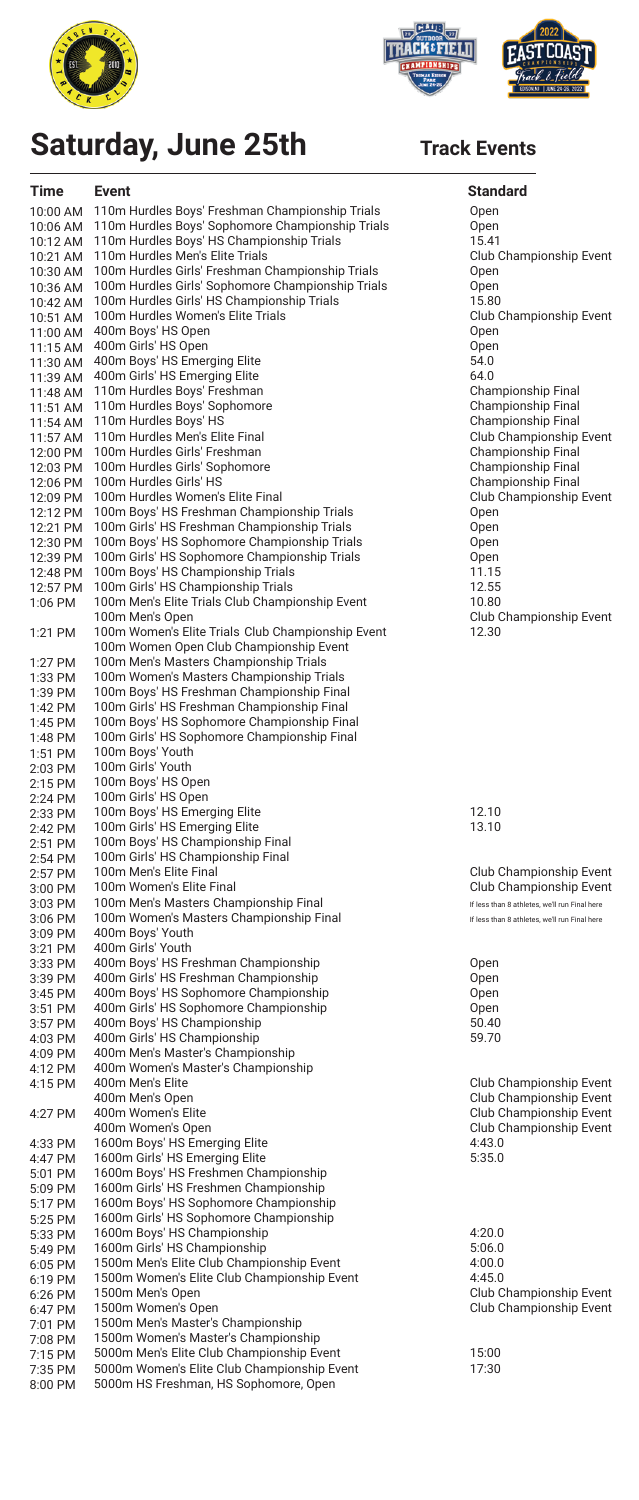



# **Saturday, June 25th** Field Events

| <b>Time</b> | <b>Event</b>                                                                                                                                                                                                                                                                                                                                                                                                                                                                                 | <b>Standard</b>                                                                                                                            |
|-------------|----------------------------------------------------------------------------------------------------------------------------------------------------------------------------------------------------------------------------------------------------------------------------------------------------------------------------------------------------------------------------------------------------------------------------------------------------------------------------------------------|--------------------------------------------------------------------------------------------------------------------------------------------|
| 11:00 AM    | Pole Vault: Girls' HS Open<br>Pole Vault: Boys' HS Open to follow<br>Pole Vault: Boys' HS Championship to follow<br>Pole Vault: Girls' HS Championship to follow<br>Pole Vault: Men's Elite to follow<br>Pole Vault: Women's Elite to follow                                                                                                                                                                                                                                                 | Open<br>Open<br>$12 - 6$<br>$10 - 0$<br><b>Club Championship Event</b><br>Club Championship Event                                          |
| 11:00 AM    | Triple Jump: Boys' HS Championship<br>Triple Jump: Boys' Emerging Elite to follow<br>Triple Jump: Girls' HS Championship to follow<br>Triple Jump: Girls' Emerging Elite to follow<br>Triple Jump: Boys' Freshman Championship to follow<br>Triple Jump: Girls' Freshman Championship to follow<br>Triple Jump: Boys' Sophomore Championship to follow<br>Triple Jump: Girls' Sophomore Championship to follow<br>Triple Jump: Men's Elite to follow<br>Triple Jump: Women's Elite to follow | $42 - 6$<br>$39-1$<br>$36-1$<br>$33-1$<br>Open<br>Open<br>Open<br>Open<br><b>Club Championship Event</b><br><b>Club Championship Event</b> |
| 11:00 AM    | Shot Put: Boys' HS Open<br>Shot Put: Girls' HS Open to follow<br>Shot Put: Boys' HS Championship to follow<br>Shot Put: Girls' HS Championship to follow<br>Shot Put: Men's Elite to follow<br>Shot Put: Women's Elite to follow                                                                                                                                                                                                                                                             | Open<br>Open<br>$50-0$<br>$36 - 10$<br><b>Club Championship Event</b><br><b>Club Championship Event</b>                                    |
| 3:00 PM     | High Jump: Boys' HS Open<br>High Jump: Girls' HS Open to follow<br>High Jump: Boys' HS Championship to follow<br>High Jump: Girls' HS Championship to follow<br>High Jump: Men's Elite to follow<br>High Jump: Women's Elite to follow                                                                                                                                                                                                                                                       | Open<br>Open<br>$6 - 00$<br>$5 - 00$<br>Club Championship Event<br><b>Club Championship Event</b>                                          |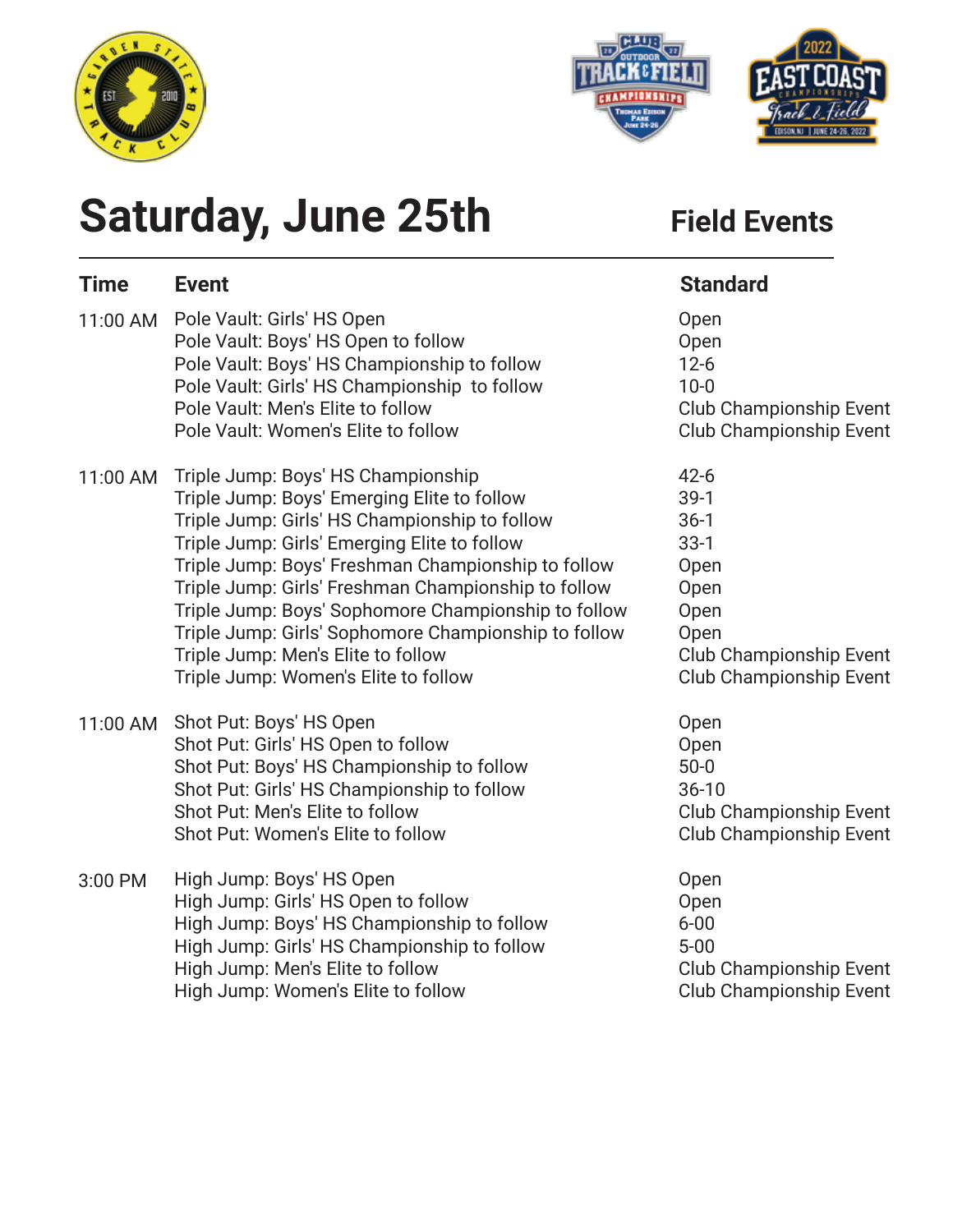



# **Sunday, June 26th** Track Events

| <b>Time</b> | <b>Event</b>                                              | <b>Standard</b>                               |
|-------------|-----------------------------------------------------------|-----------------------------------------------|
| 12:30 PM    | 200m Boys' HS Freshman Championship Trials                | Open                                          |
| 12:39 PM    | 200m Girls' HS Freshman Championship Trials               | Open                                          |
| 12:45 PM    | 200m Boys' HS Sophomore Championship Trials               | Open                                          |
| 12:54 PM    | 200m Girls' HS Sophomore Championship Trials              | Open                                          |
| 1:00 PM     | 200m Boys' HS Championship Trials                         | 22.35                                         |
| $1:18$ PM   | 200m Boys HS Emerging Elite                               | 24.35                                         |
| 1:36 PM     | 200m Girls' HS Championship Trials                        | 25.95                                         |
| $1:54$ PM   | 200m Girls HS Emerging Elite                              | 27.35                                         |
| 2:12 PM     | 200m Boys' HS Freshman Championship Final                 | Open                                          |
| 2:15 PM     | 200m Girls' HS Freshman Championship Final                | Open                                          |
| 2:18 PM     | 200m Boys' HS Sophomore Championship Final                | Open                                          |
| 2:21 PM     | 200m Girls' HS Sophomore Championship Final               | Open                                          |
| $2:24$ PM   | 200m Boys' HS Championship Final                          |                                               |
| 2:27 PM     | 200m Girls' HS Championship Final                         |                                               |
| 2:30 PM     | 200m Men's Masters Championship Trials                    |                                               |
| 2:42 PM     | 200m Women's Masters Championship Trials                  |                                               |
| $2:54$ PM   | 200m Men's Elite Trials<br><b>Club Championship Event</b> | 22.15                                         |
| 3:12 PM     | 200m Women's Elite Trials Club Championship Event         | 24.15                                         |
| 3:30 PM     | 200m Men's Open                                           | <b>Club Championship Event</b>                |
| 3:48 PM     | 200m Women's Open                                         | <b>Club Championship Event</b>                |
| 4:06 PM     | 200m Men's Masters Championship Final                     | If less than 8 athletes, we'll run Final here |
| 4:09 PM     | 200m Women's Masters Championship Final                   | If less than 8 athletes, we'll run Final here |
| 4:12 PM     | 200m Men's Elite Final                                    | Club Championship Event                       |
| 4:15 PM     | 200m Women's Elite Final                                  | <b>Club Championship Event</b>                |
| 4:18 PM     | 200m Boys' Youth                                          |                                               |
| 4:30 PM     | 200m Girls' Youth                                         |                                               |
| 4:42 PM     | 200m Boys' HS Open                                        | Open                                          |
| 4:54 PM     | 200m Girls' HS Open                                       | Open                                          |
| 5:06 PM     | 1600m Boys' Youth                                         |                                               |
| 5:14 PM     | 1600m Girls' Youth                                        |                                               |
| 5:22 PM     | 1600m Boys' HS Open                                       | Open                                          |
| 5:43 PM     | 1600m Girls' HS Open                                      | Open                                          |
| 6:04 PM     | 3200m Boys' HS Emerging Elite                             | 10:22                                         |
| 6:19 PM     | 3200m Boys' HS Freshman/ Sophomore Championships          | Open                                          |
| 6:34 PM     | 3200m Boys' HS Championships                              | 9:30                                          |
| 6:46 PM     | 3200m Girls' HS Emerging Elite                            | 12:00                                         |
| 7:01 PM     | 3200m Girls' HS Freshman/ Sophomore Championships         | Open                                          |
| 7:16 PM     | 3200m Girls' HS Championships                             | 11:10                                         |
| 7:31 PM     | 4x100 Open Relay                                          | Open                                          |